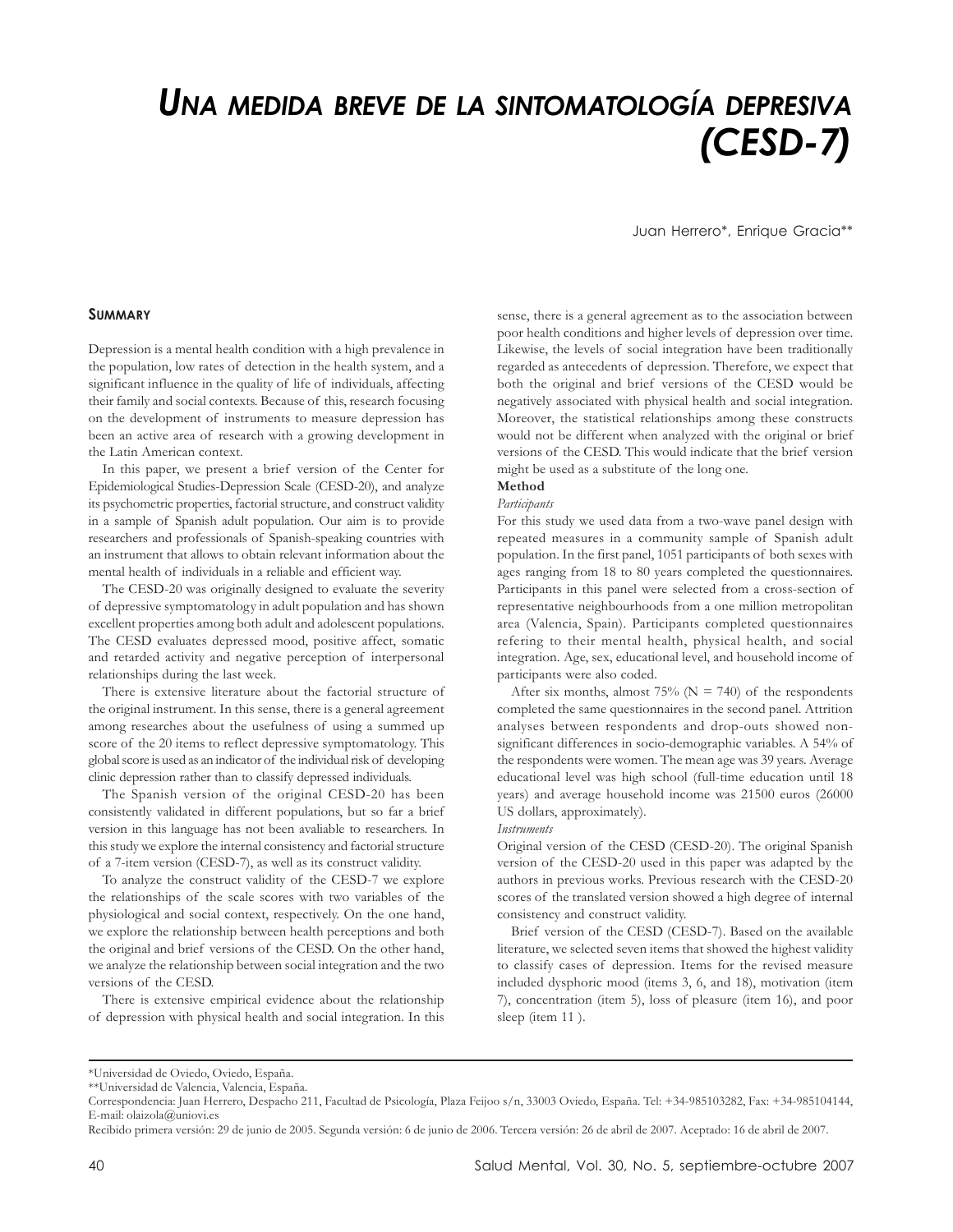As indicated above, we also measured health perceptions and social integration to further analyze the construct validity of this brief scale. Two instruments were selected:

Health Perception. We used the General Health Perception Questionaire developed by Davies and Ware to obtain information about the health status as appraised by the individual. The GHPQ includes 29 items with five category responses ranging from totally disagree to totally agree (e. g., "My health condition is excellent") that provides a global score with higher scores indicating better health perceptions.

Social Integration. To measure social integration we used the Social Integration in the Community Scale. This is a five-item scale that measures the sense of belonging and/or identification to a community or neighbourhood (e.g., "I feel identified with my community"). A higher score represents a higher level of social integration.

### **Results**

Results showed that the CESD-7 can be described as undidimensional and that this one-factor structure remains mostly invariant after six months. Internal consistency was adequate (α´s ≥ .82) in both panels. As for the validity of the brief version, we estimated several regression models for both the CESD-20 and CESD-7 as dependent variables. Predictors in these equations were: previous levels of depression, socio-demographic variables, physical health and social integration. Results showed a moderate relationship between measures of depression across time (CESD-20, β = 0.12, p < .001; CESD-7, β = 0.13, p < .001), and also that the CESD-20 and CESD-7 scores in panel two were significantly associated with sex, social integration, and physical health almost with the same strength for both versions. Also, non-significant associations were found for age, educational level, and household income for both versions. These results suggested that using the CESD-7 instead of the CESD-20 did not substantially change the results of linear regression models.

### **Discussion**

The results of this study indicate that the brief version of the CESD (CESD-7) has an adequate reliability and validity and that this brief measure is virtually equivalent to the original version (CESD-20) when used as a dependent variable in several linear regression models. Thus, both the original and brief versions scores were negatively and significantly associated with previous levels of good health conditions (perceived health) and social integration even after controlling for previous levels of depression in panel 1. There is extensive research showing that women report more depressive symptomatology than men. Also, physical health has been related with depression. Regarding social integration, there is also a vast array of empirical evidence relating it to the mental health of the individual. In our study, we found these expected associations both for the original CESD-20 and the brief version (CESD-7).

According to the results obtained in this study, we encourage researchers to use this brief measure of depression when survey space is limited or a fast and reliable measure of depression is needed.

**Key words:** Depression, depressive symptomatology, validity, internal consistency, brief version.

### **RESUMEN**

Este trabajo presenta una versión breve y psicométricamente sólida de un instrumento de medida de sintomatología depresiva.

La versión se validó en una muestra de la población general. La escala se desarrolló para ofrecer a los profesionales e investigadores del ámbito hispanoamericano un instrumento que permita obtener de forma rápida, eficiente y fiable información relevante sobre el ánimo depresivo.

En su versión original de 20 reactivos, la CES-D se ha traducido al castellano y validado con poblaciones diversas. Sin embargo, en lengua castellana no se dispone de una versión breve de este instrumento validada para la población general. Dadas las ventajas y mejoras que puede representar una versión reducida del CES-D, pensamos que el contenido de este trabajo puede ser una herramienta eficaz y psicométricamente sólida tanto para profesionales como investigadores que trabajan en el campo de la salud mental.

Para el estudio de la fiabilidad, se analiza la consistencia interna de los siete reactivos de la versión breve, así como su estabilidad temporal a los seis meses (fiabilidad *test-retest*). Para el estudio de la validez de constructo, se analiza la relación de las puntuaciones en el CESD-7 con las puntuaciones en escalas con que teóricamente se relaciona este constructo: salud física e integración social. En investigación existe una larga tradición que ha vinculado empíricamente el ánimo depresivo con la salud física y el funcionamiento social. En el presente estudio comprobaremos si la medida breve de ánimo depresivo (CESD-7) se relaciona significativamente con las puntuaciones en una escala de salud percibida y otra de integración social.

# **Método**

# *Participantes*

Para este estudio se utilizan datos procedentes de un diseño en dos paneles con medidas repetidas de una muestra comunitaria de población adulta general. Para el primer panel se seleccionaron 1051 sujetos de ambos sexos y edades de 18 a 80 años, a partir de un conjunto de vecindarios representativos en términos sociodemográficos de un área urbana de aproximadamente un millón de habitantes (Valencia, España). De estos 1051 participantes, 740 proporcionaron datos completos a las medidas del estudio seis meses después.

### *Instrumentos*

Versión breve (CESD-7). La versión de siete reactivos se configuró a partir de los resultados del trabajo de Santor y Coyne, en que se analizó una versión preliminar del CESD de nueve reactivos para estudiar la capacidad de esta escala para clasificar casos de depresión. Para comprobar la validez de constructo de la escala breve, en este trabajo se utilizan medidas de los ámbitos fisiológico (salud física) y social (integración social).

### **Resultados**

Los resultados mostraron que el CESD-7 puede ser descrito adecuadamente como unidimensional y que esta estructura factorial se mantiene invariante seis meses después. Además, la consistencia interna es aceptable y no varía sustancialmente en los dos paneles. A continuación se comprobó si la versión breve (CESD-7) se comportaba en forma equivalente a la versión original (CESD-20) en diferentes modelos de regresión lineal que buscaban analizar la validez de constructo del CESD al incorporar la dimensión temporal. **Discusión**

Los resultados del estudio indican que la versión breve puede ser descrita como unidimensional y que esta estructura se mantiene invariante a los seis meses. Además, su fiabilidad (consistencia interna y fiabilidad *test-retest*) es adecuada. Al extender los análisis para comprobar la validez de constructo del CESD-7, se observó una gran similitud con la versión original (CESD-20). Esto sugiere que las puntuaciones del CESD-7 pueden utilizarse como un sustituto de la versión original de 20 reactivos sin perder por ello validez.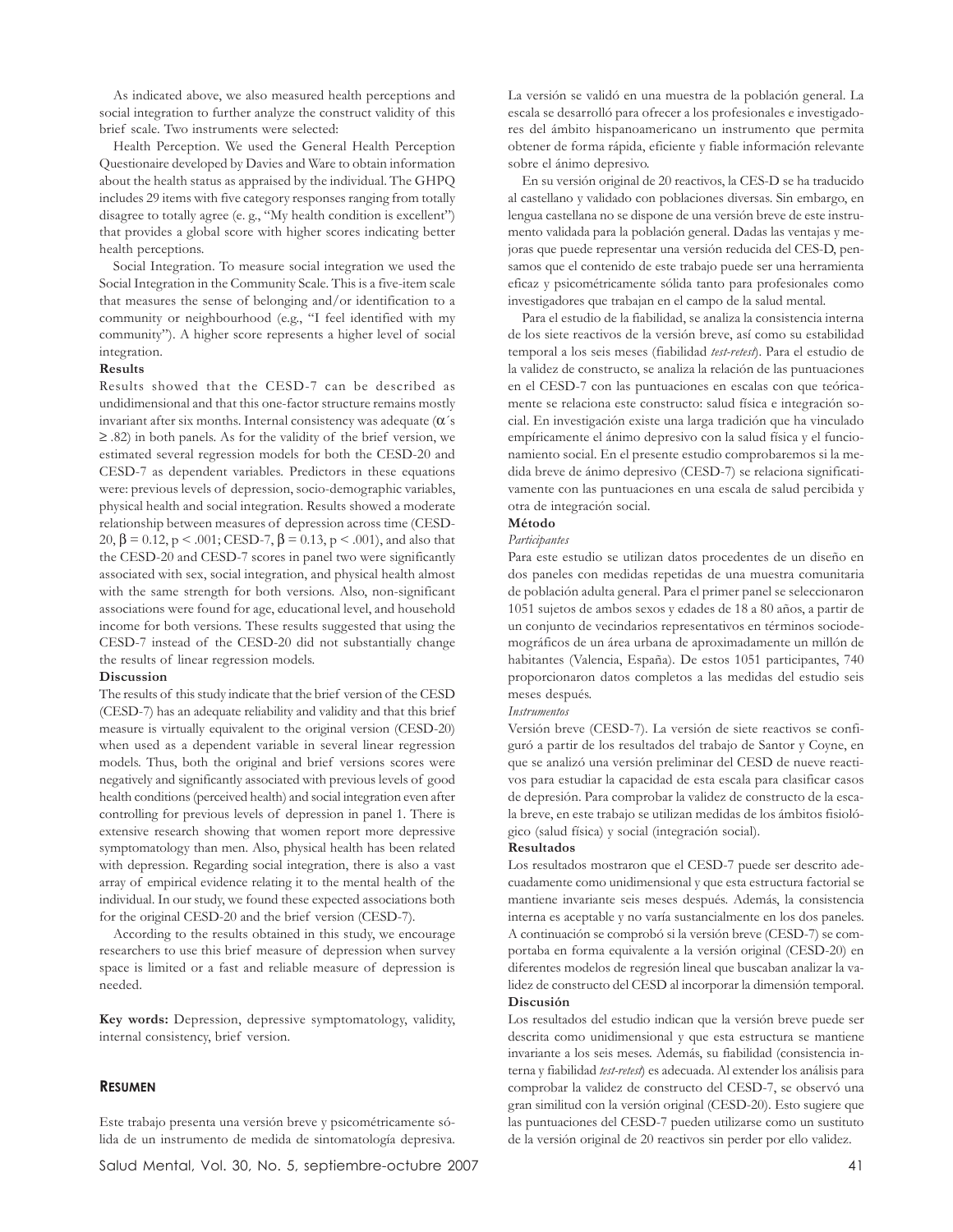**Palabras clave:** Depresión, sintomatología depresiva, validez, consistencia interna, medida breve.

# **INTRODUCCIÓN**

La depresión es un estado con una elevada prevalencia en la población (36), con una baja tasa de detección en el ámbito de los sistemas de salud (7, 26) y con un importante impacto en la calidad de vida de las personas, que afecta además otros ámbitos como el familiar, físico, social, laboral y económico (10, 13, 36). Estas son algunas de las razones por las cuales el desarrollo de instrumentos para la detección de la sintomatología depresiva ha sido un área de investigación muy activa y con un creciente desarrollo en el ámbito hsipanoamericano (3, 4, 8, 10, 29, 33).

Este trabajo presenta una versión breve y psicométricamente sólida de un instrumento de medida de la sintomatología depresiva, validada en una muestra de la población general. El objetivo de desarrollar este instrumento es ofrecer a los profesionales e investigadores en el ámbito hispanoamericano un instrumento que permita obtener información relevante de forma rápida, eficiente y fiable. Como señalaron Santor y Coyne (30), disponer de medios eficientes para detectar sintomatología depresiva ofrece beneficios potenciales, particularmente en muestras comunitarias, para identificar en una población amplia a las personas con una mayor probabilidad de sufrir una depresión, lo que permite reducir la dedicación temporal que implica la utilización de, por ejemplo, entrevistas diagnósticas (30). Disponer de una medida breve y eficaz de la sintomatología depresiva resulta también particularmente útil para el desarrollo de estudios multivariados que exploren la sintomatología depresiva como variable independiente o variable dependiente. Finalmente, la utilidad de estos instrumentos breves en estudios epidemiológicos está avalada por su utilización en encuestas nacionales de salud, como la que se llevó a cabo en Canadá con una versión de 12 reactivos de la CES-D (34).

La escala CES-D (Centre for Epidemiologic Studies Depression Scale) (28), se diseñó originalmente para evaluar la gravedad de los síntomas depresivos en estudios con poblaciones de adultos. El instrumento original consta de 20 reactivos que evalúan el afecto depresivo, la falta de afecto positivo, los síntomas somáticos y las dificultades interpersonales experimentados en la última semana. La suma de estos reactivos se computa para obtener una puntuación global. La versión original no se diseñó para establecer un diagnóstico clínico de la depresión, sino para identificar niveles elevados de sintomatología depresiva en personas sin diagnóstico clínico (28).

Numerosos estudios han comparado las propiedades psicométricas de la escala CES-D. Es un instrumento que ha mostrado una adecuada consistencia interna y estabilidad temporal, así como una validez aceptable (31). En cuanto a la estructura factorial, aun cuando tiende a confirmarse la existencia de cuatro factores, diversos estudios han obtenido resultados diferentes. No obstante, el factor de segundo orden que se obtiene refleja igualmente bien las respuestas a los reactivos, perdiendo poca información, lo que explica el uso ampliamente aceptado de la puntuación total de la escala CES-D (31).

En su versión original de 20 reactivos, la escala se ha traducido al castellano y validado con poblaciones diversas, como mujeres de poblaciones rurales (29), muestras clínicas (33), estudiantes universitarios (3) y muestras de la población general, tanto mexicanas (4) como españolas (10). Sin embargo, en lengua castellana no se dispone de una versión breve de este instrumento validada para la población general. Dadas las ventajas antes señaladas que puede proporcionar una versión reducida del CES-D, pensamos que este trabajo puede ofrecer una herramienta, eficaz y psicométricamente sólida a los profesionales e investigadores que trabajan en el campo de la salud mental.

En el presente trabajo analizamos la fiabilidad y la validez de constructo de una versión breve de la escala CES-D en una muestra de la población general española basada en las recomendaciones del trabajo de Santor y Coyne (30), con respecto a la selección y reducción del número de reactivos para mejorar la efectividad de esta escala en la detección de casos de depresión.

Para el estudio de la fiabilidad, se analiza la consistencia interna de los siete reactivos de la versión breve, así como su estabilidad temporal a los seis meses (fiabilidad *test-retest*). Para el estudio de la validez de constructo, exploramos si el instrumento permite confirmar empíricamente las relaciones de la depresión con otros constructos con los que teóricamente se relaciona: salud física e integración social.

Con respecto a la relación entre depresión y salud física, numerosos estudios han mostrado una relación significativa entre una y otra, tanto en poblaciones clínicas como comunitarias (2, 35). Asimismo, estudios prospectivos han mostrado que la depresión incrementa el riesgo de aparición de problemas físicos (24, 25). Predecimos, por tanto, que las puntuaciones en ánimo depresivo se relacionarán negativamente con la salud física.

Como han indicado numerosas investigaciones al referirse a las relaciones entre la integración social y la salud mental, la percepción de pertenecer a una comunidad es un elemento importante del bienestar y el ajuste psicológico individual (6). En este sentido abundan los estudios empíricos que han vinculado la integración social, tanto correlacional como longitudinalmente, con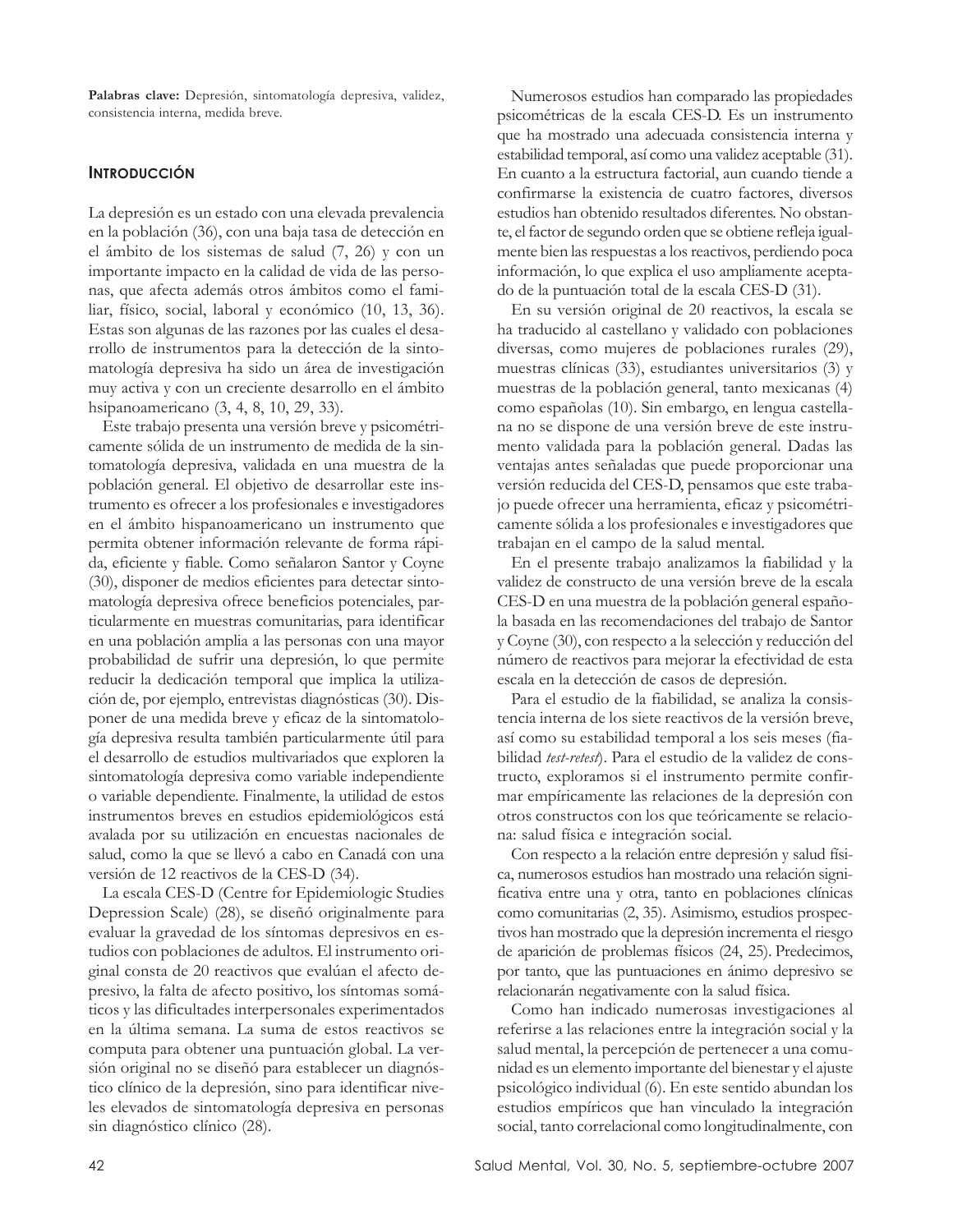la salud mental (14, 21). Por tanto, predecimos también que las puntuaciones en ánimo depresivo se relacionarán negativamente con las puntuaciones en la escala de integración social.

Para analizar la validez de constructo, utilizamos un modelo cruzado con retardo (*cross-lagged*) que incorpora la dimensión temporal y permite distinguir cuál es el efecto de la salud física y la integración social en el ánimo depresivo a los seis meses, controlado a su vez por los niveles previos de ánimo depresivo. Este procedimiento permite controlar el potencial sesgo de selección de la muestra (*selection effect*) por el que los participantes seleccionados al inicio del estudio pudieran presentar sistemáticamente mayor ánimo depresivo y una tendencia a manifestarlo al cabo de seis meses.

# **MÉTODO**

# *Participantes*

Para este estudio se utilizan datos procedentes de un diseño en dos paneles con medidas repetidas de una muestra comunitaria de población adulta general. Para el primer panel se seleccionaron 1051 sujetos de ambos sexos y edades de 18 a 80 años, a partir de un conjunto de vecindarios representativos en términos sociodemográficos de un área urbana de aproximadamente un millón de habitantes (Valencia, España). De estos 1051 participantes, 740 proporcionaron datos completos a las medidas del estudio seis meses después (10, 11).

Los participantes contestaron cuestionarios referidos a la salud mental y física, y la integración social, además de proporcionar información sociodemográfica como sexo, edad, nivel de estudios y nivel de ingresos. No hubo diferencias significativas en las variables sociodemográficas entre los 740 participantes finales y los 311 que participaron en el primer panel pero no en el segundo. Un 54% de los participantes eran mujeres. La media de edad era de 39 años, el nivel educativo medio correspondía al de bachiller (educación completa hasta los 18 años) y los ingresos medios familiares ascendían a 21500 euros (25800 dólares, aproximadamente).

### *Instrumentos*

### Versión original (CESD-20)

La versión original de 20 reactivos (28) fue adaptada al español por los autores (10). En distintos estudios se comprobó que las puntuaciones de esta versión en castellano tenían una elevada consistencia interna y una validez adecuada (10, 11, 12, 14, 15).

# Versión breve (CESD-7)

La versión del CESD (CESD-7) se configuró a partir de los resultados del trabajo de Santor y Coyne (30), en el que se analizó una versión preliminar del CESD de nueve reactivos para estudiar la capacidad de esta escala para clasificar casos de depresión. En las conclusiones del estudio, los autores sugieren una escala aún más breve de siete reactivos (que no analizaron). Estos siete reactivos fueron los más efectivos para diferenciar a las personas deprimidas de las no deprimidas, e incluían los reactivos más relacionados con los síntomas comunes de la depresión: ánimo disfórico (reactivos 3, 6 y 18), motivación (reactivo 7), concentración (reactivo 5), pérdida del placer (reactivo 16) y dificultades con el sueño (reactivo 11, puntuación reversa). Las puntuaciones de la escala breve del panel 1 y el panel 2 se correlacionaron significativamente con las puntuaciones de la escala original (CESD-20) ( $r's > 92$ ,  $p < .001$ )(cuadro 1).

Salud física. Se utilizó una medida de la percepción de la salud física desarrollada por Davies y Ware (9). Esta escala proporciona información sobre la percepción que tiene la persona sobre determinados aspectos de su salud física. Estudios recientes (32) muestran que este tipo de medidas se relaciona significativamente con el número de problemas de salud en el último año, las enfermedades de larga duración y la prescripción de fármacos, por lo que es frecuente utilizarlas como aproximación de la salud física de las personas en estudios epidemiológicos. Este tipo de medida subjetiva de la salud física predice consistentemente el declive funcional y la mortalidad (5, 17). La evidencia empírica indica, además, que la salud percibida no es simplemente una manifestación del ánimo depresivo, y que las puntuaciones en salud percibida predicen el ánimo depresivo (20) al cabo del tiempo, incluso después de controlar este por las correlaciones entre salud percibida y depresión previas.

Integración social. Se utilizó una medida que evalúa el grado de integración social en la comunidad desarrollada por Gracia y Herrero (11). A menudo, la integración social se ha vinculado, tanto correlacional como longitudinalmente (15), con la salud mental de las personas.

# **RESULTADOS**

En primer lugar se analizó la estructura factorial y la consistencia interna del CESD-7. A continuación se exploró su validez de constructo por medio de diferentes modelos de regresión lineal en los que se compararon los resultados para la versión original (CESD-20) y la versión breve (CESD-7).

La distribución de las puntuaciones de los reactivos y de la escala total se aproxima a la distribuión normal, como se observa en los índices de asimetría y curtosis (cuadro 1).

En cuanto a la estructura factorial del CESD-7, se realizó un análisis de componentes principales con rota-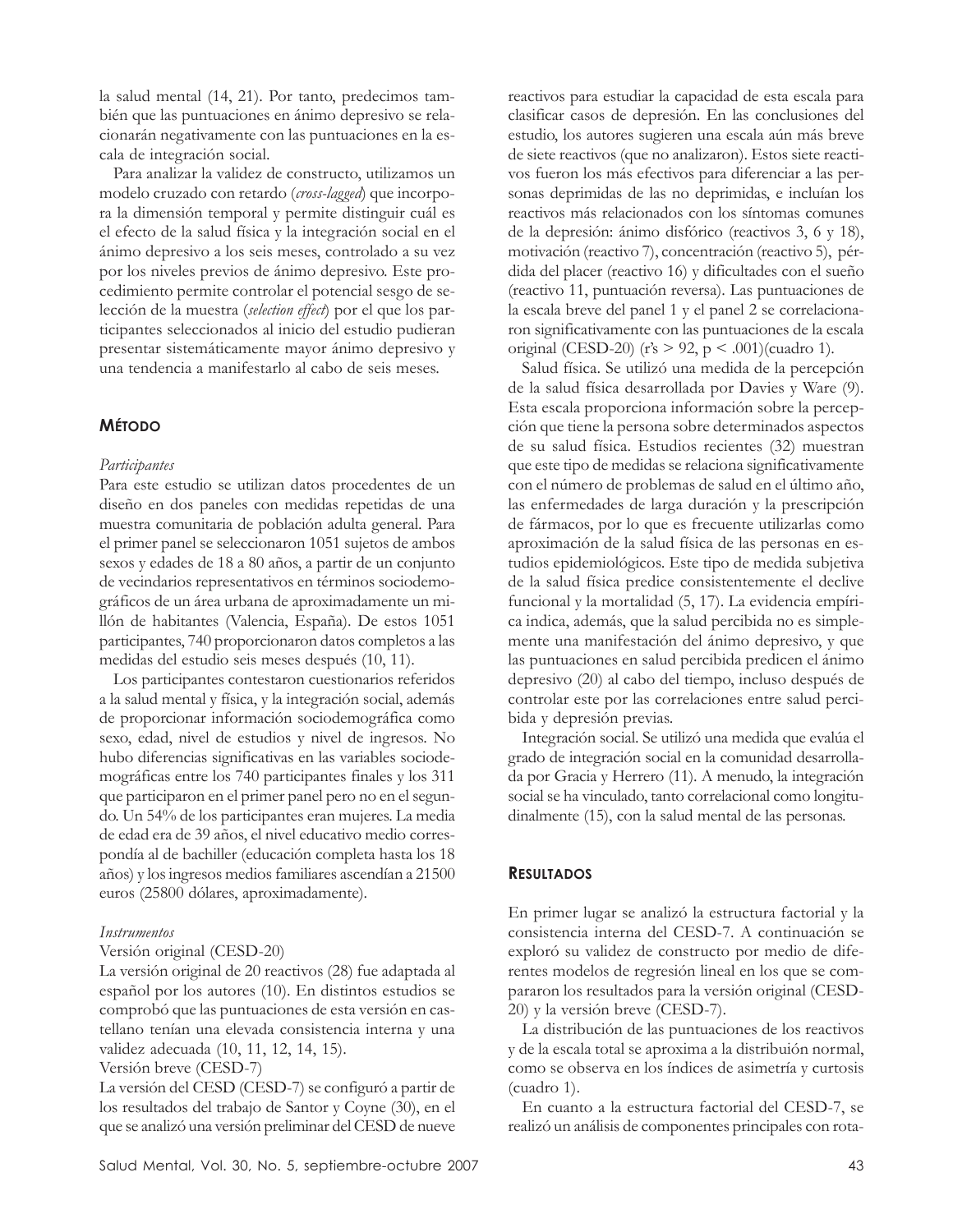|                                       | Panel 1 |      |                       |          |  | Panel 2 |      |                       |          |
|---------------------------------------|---------|------|-----------------------|----------|--|---------|------|-----------------------|----------|
|                                       | М       | D.T  | Asimetría             | Curtosis |  | М       | D.T  | Asimetría             | Curtosis |
| Reactivo 1                            | .53     | 0.79 | 1.46                  | 1.47     |  | .56     | 0.79 | 1.32                  | 1.00     |
| Reactivo 2                            | .84     | 0.78 | 0.66                  | $-0.86$  |  | 1.98    | 0.81 | 0.42                  | $-0.53$  |
| Reactivo 3                            | .66     | 0.82 | 0.98                  | 0.43     |  | 1.74    | 0.85 | 0.88                  | $-0.11$  |
| Reactivo 4                            | 1.65    | 0.80 | 0.99                  | 0.25     |  | .83     | 0.85 | 0.80                  | $-0.02$  |
| Reactivo 5                            | .76     | 0.88 | 0.92                  | $-0.47$  |  | 1.87    | 0.88 | 0.69                  | $-0.42$  |
| Reactivo 6                            | 2.86    | 0.88 | $-0.40$               | $-0.54$  |  | 2.82    | 0.88 | $-0.25$               | $-0.72$  |
| Reactivo 7                            | 1.66    | 0.80 | 1.07                  | 0.48     |  | 1.72    | 0.82 | 0.91                  | 0.08     |
| CESD-7, puntuación total              | 12.23   | 4.01 | 0.98                  | 0.61     |  | 12.85   | 4.26 | 1.05                  | 0.90     |
| Correlación escala original (CESD-20) |         |      | $0.93$ ( $p < .001$ ) |          |  |         |      | $0.94$ ( $p < .001$ ) |          |

**CUADRO 1. Medias, desviaciones típicas, asimetría y curtosis de los reactivos del CESD-7 para el panel 1 y panel 2**

Reactivos: 1, Sentía como si no pudiera quitarme de encima la tristeza, ni siquiera con la ayuda de familiares y amigos; 2, Me costaba concentrarme en lo que estaba haciendo; 3, Me sentí deprimido/a; 4, Me parecía que todo lo que hacía era un esfuerzo; 5, No dormí bien; 6, Disfruté de la vida; 7, Me sentí triste.

ción varimax para comprobar si los siete reactivos reflejaban una estructura unidimensional o multidimensional. Este análisis se realizó para los paneles 1 y 2, lo que permitió explorar la invarianza factorial a los seis meses (cuadro 2). A continuación se analizó la consistencia interna de los siete reactivos por medio del alfa de Cronbach, tanto para el panel 1 como para el 2. Los resultados se muestran en el cuadro 2.

Los resultados mostraron que el CESD-7 puede ser descrito adecuadamente como unidimensional y que esta estructura factorial es invariante seis meses después. Además, la consistencia interna es aceptable y no varía sustancialmente en ninguno de los dos paneles.

Estos resultados indicaron una adecuada consistencia interna de las puntuaciones del CESD-7 y una estructura unidimensional invariante a los seis meses. A continuación se comprobó si la versión breve (CESD-7) se comportaba de forma equivalente a la versión original (CESD-20), en diferentes modelos de regresión lineal que buscaban analizar la validez de constructo del CESD al incorporar la dimensión temporal. Se estimaron tres modelos de regresión lineal con el CESD en el panel 2 como variable dependiente (tanto con la versión original como la breve). El primer modelo estima la relación entre depresión en el panel 1 y la depresión en el panel 2. Esta relación es moderada y significativa tanto

para la escala original (CESD-20,  $\beta$  = 0.56, p < .001) como para la escala breve (CESD-7,  $\beta$  = 0.51, p < .001). El modelo 2 incorpora las variables sociodemográficas y mantiene como predictora la depresión en el panel 1, lo que permite estimar la relación entre las variables sociodemográficas y la depresión a los seis meses, controlándolas por el nivel previo de depresión. La única relación significativa tanto para el CESD-20 como para el CESD-7 es la del sexo del participante (CESD-20,  $\beta$  = 0.12, p < .001; CESD-7,  $\beta$  = 0.13, p < .001). Los resultados indicaron que, independientemente de sus niveles de depresión inicial (panel 1), las mujeres puntuaron más alto en depresión en el panel 2 (fuera que se midiera con la versión original o la versión breve).

En el modelo 3 se explora con mayor detalle la validez de constructo del CESD-7, donde se incluyen como predictoras las puntuaciones en salud física e integración social del panel 1. Los resultados para el CESD-20 y CESD-7 fueron muy similares. Los participantes con mejor percepción de salud en el panel 1 mostraron también un menor nivel de depresión en el panel 2 (CESD-20,  $\beta$  = -0.09, p < .001; CESD-7,  $\beta$  = -0.13, p < .001). Los participantes con mayor integración social en el panel 1 mostraron menores niveles de depresión en el panel 2 (CESD-20,  $\beta$  = -0.09, p < .010; CESD-7,  $\beta$  = -0.11, p < .01). Estos resultados se controlan por el

| Cuapro 2. Estructura factorial y consistencia interna de losreactivos del CESD-7 para el panel 1 y el panel 2 |  |  |  |  |
|---------------------------------------------------------------------------------------------------------------|--|--|--|--|
|---------------------------------------------------------------------------------------------------------------|--|--|--|--|

|                         |            |                             | Panel 1                            |                            | Panel 2    |                             |                                    |                            |  |  |
|-------------------------|------------|-----------------------------|------------------------------------|----------------------------|------------|-----------------------------|------------------------------------|----------------------------|--|--|
|                         | Saturación | Media<br>sin el<br>reactivo | Correlación<br>Reactivo-<br>escala | Alfa<br>sin el<br>reactivo | Saturación | Media<br>sin el<br>reactivo | Correlación<br>reactivo-<br>escala | Alfa<br>sin el<br>reactivo |  |  |
| Reactivo 1              | 0.84       | 10.70                       | 0.71                               | 0.77                       | 0.85       | 11.31                       | 0.75                               | 0.81                       |  |  |
| Reactivo 2              | 0.57       | 10.38                       | 0.44                               | 0.81                       | 0.66       | 10.89                       | 0.54                               | 0.84                       |  |  |
| Reactivo 3              | 0.86       | 10.55                       | 0.74                               | 0.76                       | 0.86       | 11.12                       | 0.75                               | 0.80                       |  |  |
| Reactivo 4              | 0.71       | 10.57                       | 0.59                               | 0.79                       | 0.71       | 11.03                       | 0.60                               | 0.83                       |  |  |
| Reactivo 5              | 0.50       | 10.46                       | 0.40                               | 0.82                       | 0.54       | 10.99                       | 0.42                               | 0.86                       |  |  |
| Reactivo 6              | $-0.55$    | 10.08                       | 0.42                               | 0.83                       | $-0.62$    | 10.68                       | 0.50                               | 0.84                       |  |  |
| Reactivo 7              | 0.84       | 10.57                       | 0.42                               | 0.82                       | 0.84       | 11.14                       | 0.74                               | 0.81                       |  |  |
| Varianza                |            |                             | 51%                                |                            |            |                             | 54%                                |                            |  |  |
| CESD-7 Alfa de Cronbach |            |                             | 0.82                               |                            |            |                             | 0.85                               |                            |  |  |

Reactivos: 1, Sentía como si no pudiera quitarme de encima la tristeza, ni siquiera con la ayuda de familiares y amigos; 2, Me costaba concentrarme en lo que estaba haciendo; 3, Me sentí deprimido/a; 4, Me parecía que todo lo que hacía era un esfuerzo; 5, No dormí bien; 6, Disfruté de la vida; 7, Me sentí triste.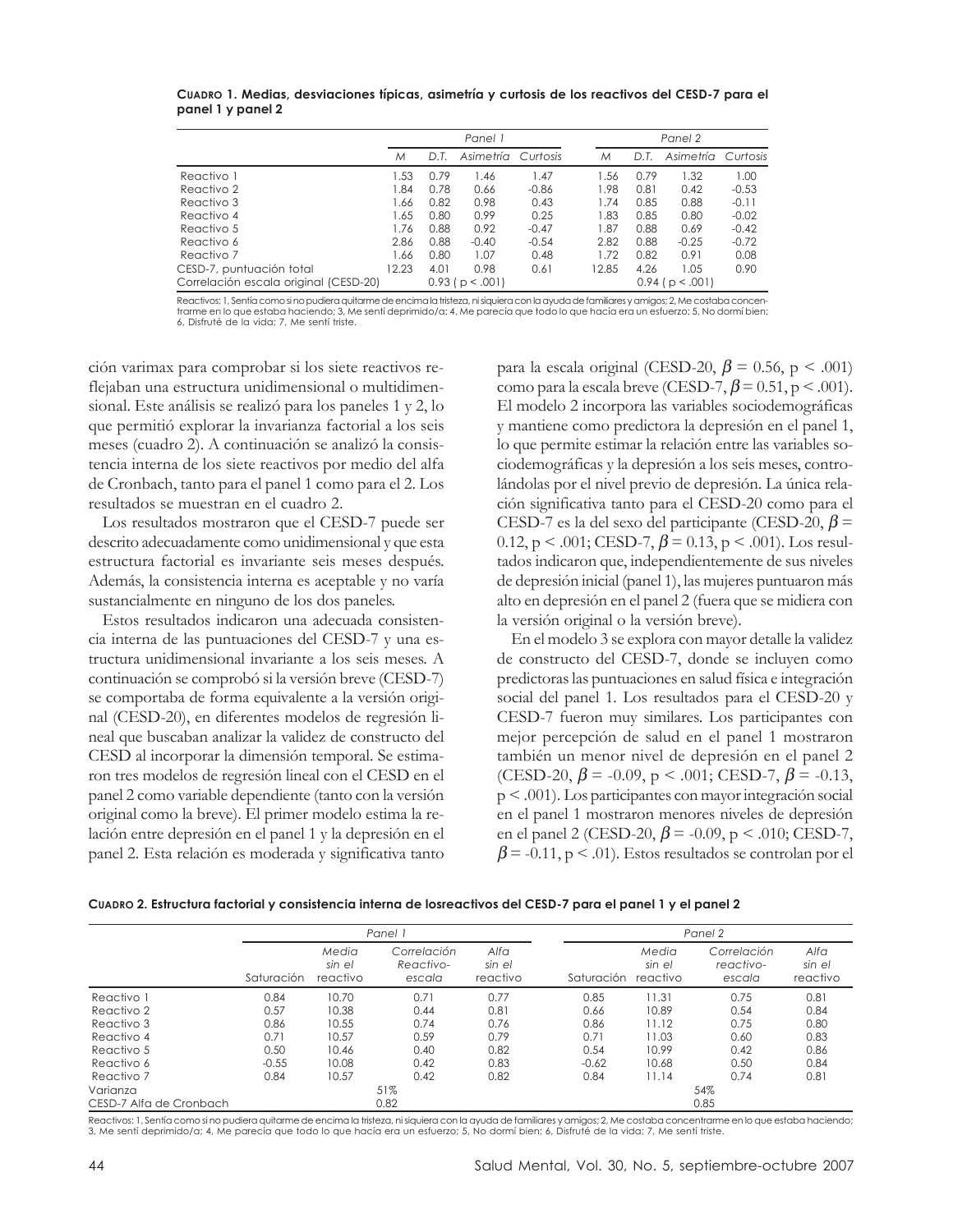**CUADRO 3. Resultado de los modelos de regresión lineal para CESD-20 y CESD-7 en el panel 2 como variables dependientes<sup>1</sup>**

|                                                                                                      | CESD-20        |                 |                                       |                                                 |                                                  |                                                                            | CESD-7   |                |                               |                                                 |                                                         |                                                                         |
|------------------------------------------------------------------------------------------------------|----------------|-----------------|---------------------------------------|-------------------------------------------------|--------------------------------------------------|----------------------------------------------------------------------------|----------|----------------|-------------------------------|-------------------------------------------------|---------------------------------------------------------|-------------------------------------------------------------------------|
|                                                                                                      | Modelo 1       |                 | Modelo 2                              |                                                 | Modelo 3                                         |                                                                            | Modelo 1 |                | Modelo 2                      |                                                 | Modelo 3                                                |                                                                         |
|                                                                                                      | B <sup>2</sup> | Beta            | B                                     | Beta                                            | В                                                | Beta                                                                       | В        | Beta           | B                             | Beta                                            | B                                                       | Beta                                                                    |
| Depresión<br>Sexo <sup>a</sup><br>Edad<br>Estudios<br>Ingresos<br>Salud física<br>Integración social | .611           | $.56***$        | .59<br>2.31<br>$-.01$<br>.25<br>$-19$ | $.54***$<br>$.12***$<br>$-.02$<br>.04<br>$-.02$ | .52<br>2.48<br>$-.02$<br>.26<br>$-.23$<br>$-.09$ | $.47***$<br>$.13***$<br>$-.06$<br>.04<br>$-.03$<br>$-11**$<br>$-.25-.09**$ | .54      | $.51***$       | .52<br>$-.00$<br>.17<br>$-15$ | $.48***$<br>$.13***$<br>$-.00$<br>.05<br>$-.04$ | .45<br>.21<br>$-.00$<br>.17<br>$-17$<br>$-.05$<br>$-13$ | $.42***$<br>$.14***$<br>$-.02$<br>.05<br>$-.05$<br>$-13***$<br>$-.11**$ |
| Constante<br>F.                                                                                      |                | 13.97<br>281.47 |                                       | 11.26<br>60.72                                  |                                                  | 24.57<br>46.62                                                             |          | 6.14<br>230.27 |                               | 4.52<br>50.74                                   |                                                         | 11.30<br>40.57                                                          |
| Grados de libertad<br>$R^2$                                                                          |                | 1.779<br>.31    |                                       | 5.773<br>.33                                    |                                                  | 7.771<br>.35                                                               |          | 1.779<br>.26   |                               | 5.773<br>.28                                    |                                                         | 7.771<br>.30                                                            |

1 Todas las variables predictoras están medidas en el panel 1

2 Coeficiente de regresión sin estandarizar a 1= hombre; 2 = mujer \* p < .05, \*\* p < .01 \*\*\* p < .0001 (significación para dos colas)

nivel previo de depresión en el panel 1 y las variables sociodemográficas.

La inclusión de nuevas variables predictoras del modelo 1 al modelo 3 sugiere también que parte de la relación inicial entre depresión en el panel 1 y depresión en el panel 2 obervada en el modelo 1, se explica parcialmente por el sexo de los participantes, así como por sus diferentes niveles de salud física e integración social en el panel 1. No obstante, la relación entre la depresión en el panel 1 y el panel 2 del modelo 3 es moderada y significativa (CESD-20,  $\beta$  = 0.47, p < .001; CESD-7,  $\beta$  = 0.42, p < .001).

# **DISCUSIÓN**

El presente trabajo analiza la estructura factorial, la fiabilidad y la validez de constructo de una versión breve de siete reactivos del CESD en una muestra comunitaria de población general adulta. Esta versión breve se configuró a partir de los resultados del estudio de Santor y Coyne (30), en cuyas conclusiones se sugería que estos siete reactivos son los más eficaces para detectar casos de depresión.

Los resultados del estudio indican que la versión breve se puede describir como unidimensional. Además, su consistencia interna es adecuada ( $\alpha \geq .82$ , para los dos paneles).

Con respecto a su validez de constructo, tanto la versión original como la breve se relacionan significativamente con el sexo, la salud física y la integración social. Numerosos trabajos han indicado que las mujeres muestran más síntomas depresivos que los hombres (22, 23). Además, la salud física ha sido relacionada consistentemente con la depresión (19, 27). Por otra parte, aspectos del entorno social, como la integración social, se han asociado con la salud mental de los individuos (1, 16). En nuestro trabajo hemos comprobado que todas estas relaciones se detectan también con el CES-D (tanto en su versión original como breve). Estos resultados sugieren que la versión breve (CESD-7) presenta una validez de constructo similar a la escala original (CESD-20), por lo que su utilización es recomendable sin riesgo de perder información importante sobre el ánimo depresivo de los sujetos. Por otra parte, la versión breve del CESD estaría también indicada en el estudio de grandes muestras (por ejemplo, Encuestas Nacionales de Salud), lo que permite un importante ahorro económico toda vez que la inclusión de reactivos adicionales en este tipo de investigaciones es sumamente costoso.

Asimismo, es importante volver a señalar que el CES-D es un instrumento que, si bien resulta útil para identificar el riesgo de depresión, no debe ser considerado como una medida de la depresión. Como ha señalado Santor (31), las personas responden al CES-D refiriéndose a la última semana y, por lo tanto, los resultados obtenidos pueden estar reflejando un estado de distrés transitorio. Nuestro estudio sugiere, sin embargo, que el ánimo depresivo medido a partir del CESD (tanto en su versión original como en su versión breve) presenta una moderada estabilidad temporal a los seis meses, lo que pudiera indicar que este instrumento no sólo mide un estado transitorio de distrés sino probablemente algunos aspectos más permanentes del trastorno afectivo.

Por último, cabe señalar que no todas las personas que puntúan alto en este instrumento desarrollarán una depresión. En este sentido, el CES-D debería considerarse como una medida del distrés general y como una herramienta que facilita la identificación de sintomatología depresiva en personas sin diagnóstico clínico, aunque con riesgo potencial de desarrollar una depresión.